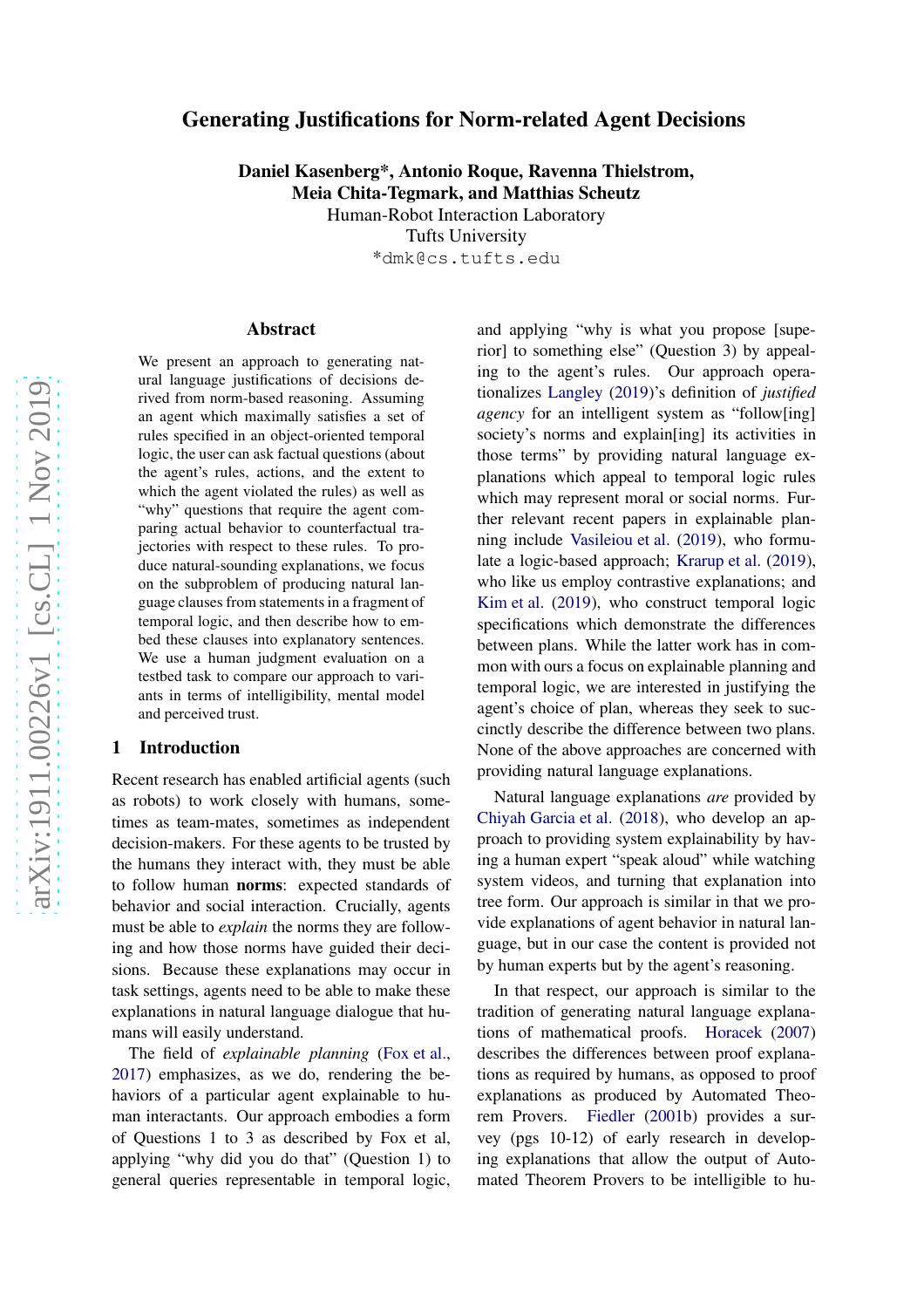mans, and describes a system that includes a user model to guide the production of explanations of more or less abstraction. This work is summarized by [Fiedler](#page-9-8) [\(2001a](#page-9-8)). Recent work focusing on the more general problem of generating text from formal or logical structures includes [Manome et al.](#page-9-9) [\(2018](#page-9-9))'s generation of sentences from logical formulas using a sequenceto-sequence approach, and [Pourdamghani et al.](#page-9-10) [\(2016](#page-9-10))'s generation of sentences from Abstract Meaning Representations by linearizing and using Phrase Based Machine Translation approaches. Where our approach differs is that rather than aiming to justify logical conclusions via proofs or specify natural language translations of arbitrary logical forms, our approach justifies the decisions of autonomous agents (governed by principles *specified* in logic) in a way that is understandable to human users. More similar in this vein is the work of [\(Kutlak and van Deemter](#page-9-11), [2015](#page-9-11)), who provide natural language descriptions of the preand post-conditions of planner actions.

Our approach provides two main contributions. First, we construct explanations for the behavior of an agent governed by temporal logic rules acting in a deterministic relational Markov decision process (RMDP) , including questions about the agent's rules and actions and "why" queries requiring a contrastive explanation [\(Elzein](#page-9-12), [2019](#page-9-12)) appealing to the temporal logic rules (*content generation*; section [3\)](#page-2-0). Second, we convert these explanation structures into natural language, constructing natural language clauses from statements belonging to a fragment of our temporal logic, and embedding these into general response templates (*surface representation generation*; section [4\)](#page-3-0). We evaluate the outputs of our approach in a testbed domain against baselines, and find that our approach shows increased performance in terms of the agent's intelligibility, the user's mental model of the agent, and trust in the agent's ability to obey norms in a principled way (section [5\)](#page-6-0). We conclude with a summary and discussion of our contributions (section [6\)](#page-8-0).

#### <span id="page-1-0"></span>2 Generating agent behavior

#### 2.1 Test scenario

To illustrate the workings of our approach, we will allude to a test scenario chosen to be simple while highlighting some of the virtues of our approach. Our approach may be applied to other domains as well; we describe the assumptions our approach makes about the agent's environment and norms in section [4.1.1.](#page-4-0)

The scenario is as follows: a robot has just gone shopping on behalf of a human user to a store that sells a pair of glasses and a watch. The human user wants the glasses and the watch, and the robot has a rule for buying everything that the human wants. However, the robot can only afford one of these items. The robot is able to pick up items and walking out of the store without paying for them, but it also has a rule against doing so (i.e. against stealing), and this rule is the stronger of the two.

After acting in this environment, the robot is asked about its rules, its actions, and why it made the decisions it did. The types of utterances that are needed at this point are shown in Dialogues [1-](#page-2-1) [5.](#page-4-1)

#### 2.2 Agent environment

We consider agents operating in RMDPs, where an RMDP assumes that each state of the world  $s \in S$ can be decomposed into the states  $s_{o_1}, \cdots, s_{o_k}$ of a set of objects  $o_1, o_2, \cdots, o_k$ , where each  $o_i$ belongs to one of a finite set of object classes  $C_1, \cdots, C_{\ell}$ , as well as a "residual state" not corresponding to any objects,  $s_{\setminus o}$ . Agents may perform actions in the world, where each action may be parameterized by zero or more of these objects. Actions performed in the environment change the state according to a transition function, which we here assume to be deterministic. We will further assume a set of *atomic predicates* Π which take in zero or more objects as arguments, and which can be true or false in a particular state.

In our example domain, the state consists of the states of the objects *glasses* and *watch*, both members of the object class ForSaleItem, as well as separate environment variables such as whether the agent is in the store. At each time step the agent can perform the actions pickup(o), putdown(o), or buy(o) where  $o \in$ glasses, watch, or can perform the non-object action leave. (The agent may only put down or buy an object which it has picked up.) Predicates include whether object o has been previously bought  $(bought(o))$ , whether the agent is currently holding  $o$  (holding( $o$ )), and whether  $o$  is currently on the shelf  $(onShellf(o))$  as well as whether the agent has left the store  $(leftStore)$ . Each of the agent actions also corresponds to a predicate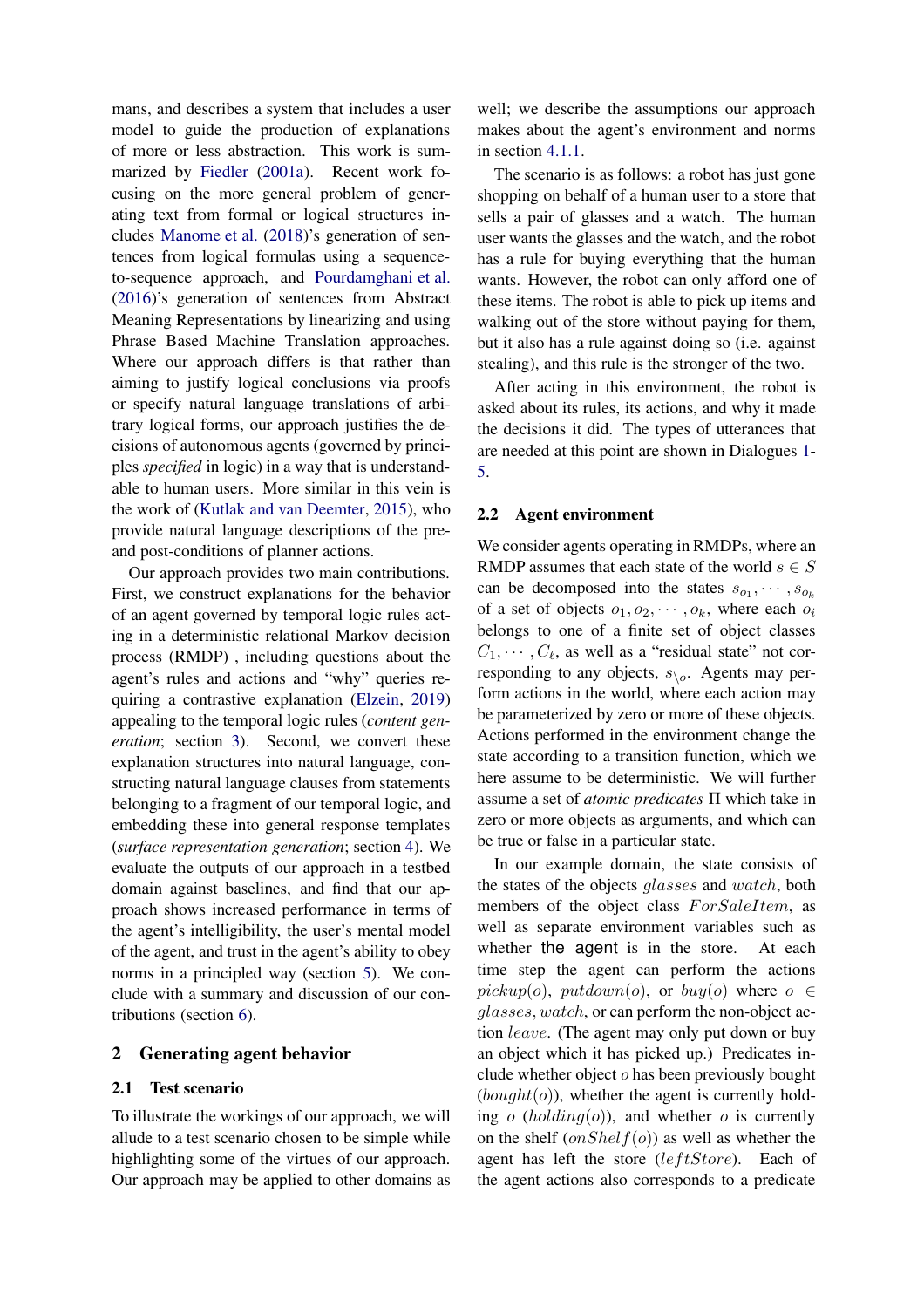which indicates whether that action is performed in the corresponding time step.

#### 2.3 Violation enumeration language (VEL)

We generate justifications for an agent acting with respect to a set of rules expressible in temporal logic. In particular we represent the rules that the agent is to follow in an object-oriented temporal logic fragment which we refer to as *violation enumeration language* (VEL). VEL is based on linear temporal logic (LTL), and thus incorporates temporal operators roughly encoding the concepts of "always"  $(G)$ , "eventually"  $(F)$ , "in the next time" step"  $(X)$ , and "until"  $(U)$  as well as the standard operators in propositional logic  $(\neg, \vee, \wedge, \rightarrow)$ .

The main difference between VEL and LTL is that in VEL atomic propositions have been replaced by atomic predicates of the sort found in the RMDP environment. The arguments to these predicates may be particular objects in the agent's environment, or may be object variables. Each object variable is existentially  $(∃)$  or universally  $(∀)$ quantified, or declared "costly" . Costly variables are those for which the cost of violating the rule depends on the number of bindings that violate the rule; where a formula has multiple costly variables, the cost depends on the number of violating tuples of bound variables. The costly variables of a VEL formula are listed, enclosed in angle brackets  $(\langle, \rangle)$  to the left of the formula.

In our example domain, we assume that the agent must attempt to satisfy two VEL rules:

$$
\langle o \rangle \cdot \mathbf{G} \neg (leave \land holding(o) \land \neg bought(o)) \qquad (1)
$$
  

$$
\langle o \rangle \cdot \mathbf{F}(leave \land holding(o)) \qquad (2)
$$

$$
V = \frac{1}{2}
$$

These VEL rules correspond to the injunction never leave the store while holding an object that has not been bought (shoplifting; the agent is penalized for each such object) and to leave while holding as many objects as possible.

#### 2.4 Calculating and minimizing violation cost

The agent acts in its environment so as to maximally satisfy its VEL objectives, by minimizing a *violation cost*. We define the violation cost of an agent trajectory with respect to a VEL formula as the number of bindings of the costly variables such that the formula fails to hold for those bindings. To compute an aggregate violation cost for a set of rules, each rule is assigned a *weight*  $w \in \mathbb{R}_{\geq 0}$ and a priority  $z \in \mathbb{N}_{\geq 0}$ . VEL rules with the same

<span id="page-2-1"></span>HUMAN: What rules do you follow?

ROBOT: I must not leave the store while holding anything which I have not bought, and I must leave the store while holding everything.

HUMAN: What did you do?

ROBOT: I picked up the glasses, bought the glasses and left the store.

HUMAN: What rules did you break?

ROBOT: I did not leave the store while holding the watch.

Dialogue 1: Questions about rules, actions, and violations.

<span id="page-2-5"></span>HUMAN: Why didn't you buy anything? ROBOT: I bought the glasses.

Dialogue 2: "Why" query with false premise.

priority may be traded off (the agent minimizes the weighted sum of the violation costs for these rules), while rules with different priorities cannot (no amount of satisfying rules of lesser priority may justify violating a rule of a greater priority).

Given a set of VEL rules and their corresponding weight/priority values and an environment (where we assume the agent knows the environmental dynamics), the agent can compute an optimal policy that minimizes the violation cost with respect to those rules (e.g., using value iteration). For the purposes of the paper, we assume that the agent generating justifications has done precisely this process and has executed this optimal policy.

<span id="page-2-3"></span><span id="page-2-2"></span>In our example domain, we assume that rule [1](#page-2-2) has a priority of 1 and that rule [2](#page-2-3) has a priority of 0, so that they are incomparable (and thus the weights of each are irrelevant). In order to maximally satisfy these rules, the agent picks up the glasses, buys the glasses, and leaves the store.

#### <span id="page-2-0"></span>3 Content Generation

This section describes how content of explanations is generated; section [4](#page-3-0) describes how utterances are constructed from this content.<sup>[1](#page-2-4)</sup>

We have developed an algorithm which produces raw (non-NL) explanations from queries

<span id="page-2-4"></span><sup>1</sup>Because our contribution relates to natural language *generation*, we assume the existence of a parser that processes input sentences such as the Human utterances in Dialogues [1-](#page-2-1)[5.](#page-4-1) Such a parser is not one of this paper's contributions.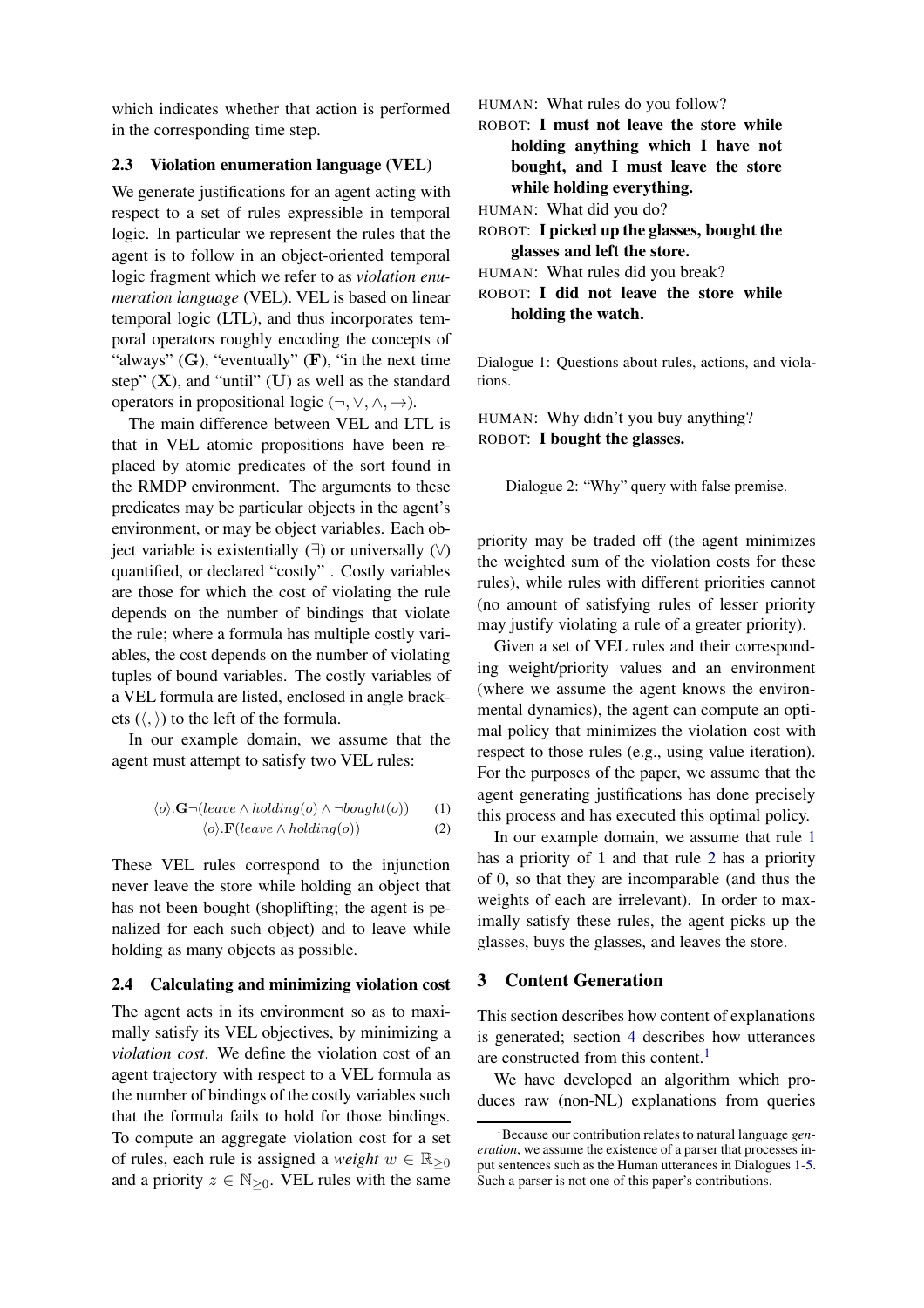which contain VEL statements. We do not discuss this process in detail in this work; it is described in a separate forthcoming paper. In this work, we leverage this algorithm to support the following types of queries from the user and their corresponding responses:

- 1. The user may ask the agent for the contents of its *rules*. The response will be a list of the VEL rules that the agent attempts to follow.
- 2. The user may ask the agent for the sequence of actions it actually performed. The response will be a list of such actions.
- 3. The user may ask the agent which VEL rules it violated in the observed trajectory. The result is a list of such rules, which list will be non-empty only if the rules are not all mutually satisfiable. (This and the previous two query types are depicted in Dialogue [1\)](#page-2-1).
- 4. The user may ask the agent "why  $\phi$ ", where  $\phi$ is a VEL statement (where the statement may involve quantification, but not costly variables): why did the agent act in such a way as to make  $\phi$  true? The response to this question can take one of three forms:
	- The agent could determine that  $\phi$  is not entailed by the agent's trajectory (the premise of the question is false). Here the algorithm simply returns  $\neg \phi$  (with existentially quantified variables bound to a particular counterexample where appropriate). Dialogue [2](#page-2-5) shows a question-response pair of this type.
	- The agent may determine that  $\phi$  holds over the agent's trajectory *and over all other tra* $jectors$  ( $\phi$  cannot be false in the given RMDP). Here the generated response takes the form " $\neg \phi$  is impossible". Dialogue [3](#page-3-1) shows a question-response pair of this type.
	- If there *is* an alternate (counterfactual) trajectory over which  $\phi$  is not satisfied, our system constructs such a trajectory, and then considers the relative preference of those trajectories with respect to the VEL rules.

If the trajectories are equally preferable, then we state that equivalence, such as in the dialogue in Dialogue [4.](#page-3-1) If the real trajectory is preferable to the counterfactual, then we produce a statement to that effect, as in Dialogue [5](#page-4-1) (due to our assumption that the agent behaves optimally with respect to its rules, the agent does not consider the case that the counterfactual trajectory is preferable).

<span id="page-3-1"></span>HUMAN: Why didn't you buy everything? ROBOT: It was impossible for me to buy everything.

Dialogue 3: "Why" query with impossibility.

HUMAN: Why did you buy the glasses?

## ROBOT: I could have avoided buying the glasses and that would not have broken more important rules.

HUMAN: How would you have done that?

ROBOT: I would have picked up the watch, bought the watch, and left the store.

- HUMAN: What rules would you have broken?
- ROBOT: I would not have left the store while holding the glasses.

Dialogue 4: "Why" query for equally preferable counterfactual.

> As Dialogues [4](#page-3-1) and [5](#page-4-1) indicate, in either case the user may ask follow-up questions asking about the specific content of the counterfactual trajectory, including the agent's action sequence and the rules it would have violated. If the real trajectory is preferable, the user may also ask the agent to elaborate about why the counterfactual would have been worse, to which the answer is a minimal list of (bound) rules violated by the counterfactual trajectory with violation cost exceeding that of the actual trajectory.

## <span id="page-3-0"></span>4 Surface Representation Generation

The primary challenge to constructing utterances based on the output of our explanation generator is the need to construct natural-sounding expressions of VEL statements. Once this problem is solved, we may use SimpleNLG [\(Gatt and Reiter,](#page-9-13) [2009](#page-9-13)) to plug the resulting clauses into template sentences corresponding to each of the outputs we are interested in producing.

## 4.1 Translating VEL to natural language

We here discuss how to construct clauses corresponding to individual VEL formulae, a critical subtask of generating natural language justifications for the behavior of agents with VEL rules. Due to the difficulty of the task, rather than attempt to handle every possible VEL formula, we will work with a small fragment which nevertheless can express a large number of the plausible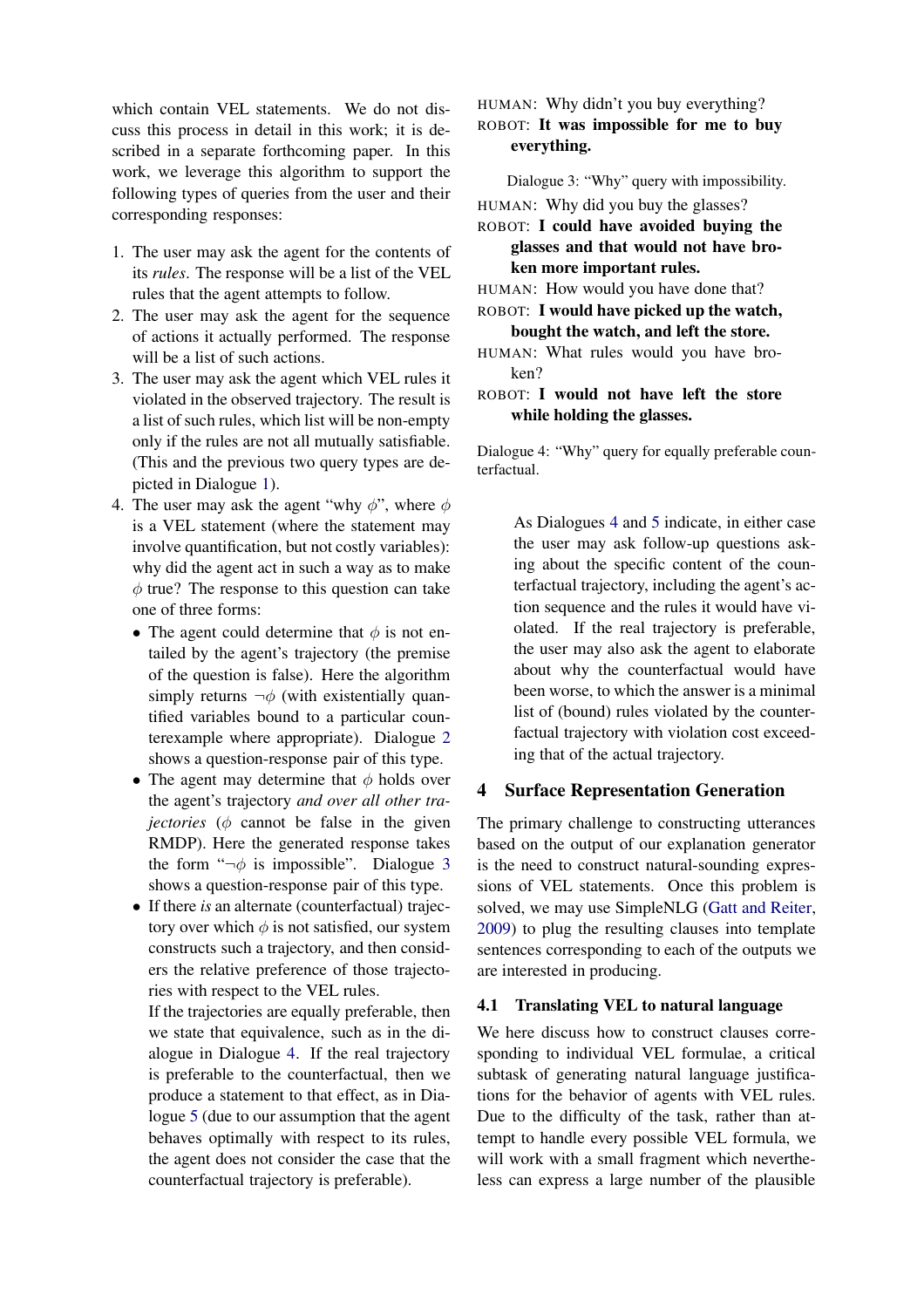- <span id="page-4-1"></span>HUMAN: Why did you not leave the store while holding everything?
- ROBOT: I could have left the store while holding everything but that would have broken more important rules.
- HUMAN: How would you have done that?
- ROBOT: I would have picked up the glasses, picked up the watch, bought the watch and left the store.
- HUMAN: What rules would you have broken?
- ROBOT: I would have left the store while holding the glasses which I had not bought.
- HUMAN: How would that have been worse?
- ROBOT: Leaving the store while holding the glasses which I have not bought is worse than not leaving the store while holding the watch.

Dialogue 5: "Why" query for "worse" counterfactual.

agent rules/queries. (We are confident that many more sentences will ultimately be representable, although we are not convinced that it is possible to express *every* VEL formula in coherent English.)

#### <span id="page-4-0"></span>4.1.1 Key assumptions

Our assumptions about the structure of the VEL statements we will convert are as follows:

- The statements have the form  $G\phi$  or  $F\phi$ , possibly with quantification and costly variables, where  $\phi$  is a (possibly negated) conjunction of (possibly negated) predicates with no temporal operators (e.g.  $p_1(o_1) \wedge p_2(o_1) \wedge \neg p_3$ ). Not all predicates in the conjunction are negated.
- Each predicate, with the exception of those corresponding to the agent's action set, corresponds to a parameterized English sentence where either the subject is not the agent, or the subject is the agent and the verb is in the progressive or perfect tense (corresponding to actions or processes currently in progress, or which have finished in the past, respectively). For example, in the shopping domain the predicate  $bound(o)$  corresponds to "I have bought  $o$ ", while  $holding(o)$  corresponds to "I am holding  $o$ " and  $onShellf(o)$  corresponds to "o is on the shelf". Actions also correspond to present-tense English sentences:  $buy(o)$  corresponds to "I buy  $o$ ".
- While predicates may take multiple objects

as parameters, at most one of these may be quantified in a rule/query (and the rest must refer to specific objects within the domain). The rule " $\forall x \exists y \neg injures(x, y)$ " is not permissible under this assumption, though " $\forall x \neg injures(bob, x)$ " is if bob is a particular object in the environment.

• Each specific object in the environment corresponds to a particular referring expression in English; e.g. *glasses* to "the glasses" and watch to "the watch". Each object class also corresponds to an English referring expression; e.g.  $For SaleItem$  to "thing".

#### 4.1.2 VEL clause construction pipeline

The process of constructing a clause suitable for embedding in a sentence from a VEL statement (given the assumptions outlined in section [4.1.1\)](#page-4-0) is as follows. In particular, we construct a predicate form based on the statement which is processed by a separate NLG component within our robotic architecture (which in turn calls SimpleNLG to perform realization). For simplicity, we will show the realization of the predicate form instead of the predicate representation itself.

- 1. If the formula has costly variables, these are treated for the purposes of natural language generation as universal quantifiers.<sup>[2](#page-4-2)</sup>
- 2. If the conjunction of predicates is negated (e.g.  $\neg(p_1(o_1) \land \cdots)$ ), this negation is pushed outward beyond the temporal operators and quantifiers. This will negate the main verb of the resulting clause.
- 3. Next the conjunction itself is processed into a clause containing "which" and "while" subclauses. Section [4.1.3](#page-5-0) describes this process.
- 4. Existential and universal variable quantifiers are removed and replaced by determiners on the first instance of the variable in the main clause. If the quantification is universal, the determiner "every" is used; if existential, "a" is used (or "any", if the formula is negated). The names of particular objects are substituted for the corresponding referring expressions; the names of object variables are substituted for the referring expression of the corresponding object class.
- 5. Finally, if the formula contains F ("eventually"), this is dropped in the clause representation (since this is usually implicit in English;

<span id="page-4-2"></span> $2$ Costly variables could alternately be handled using some form of "as little as possible", but we chose not to do this as it would make the resulting sentences needlessly complex.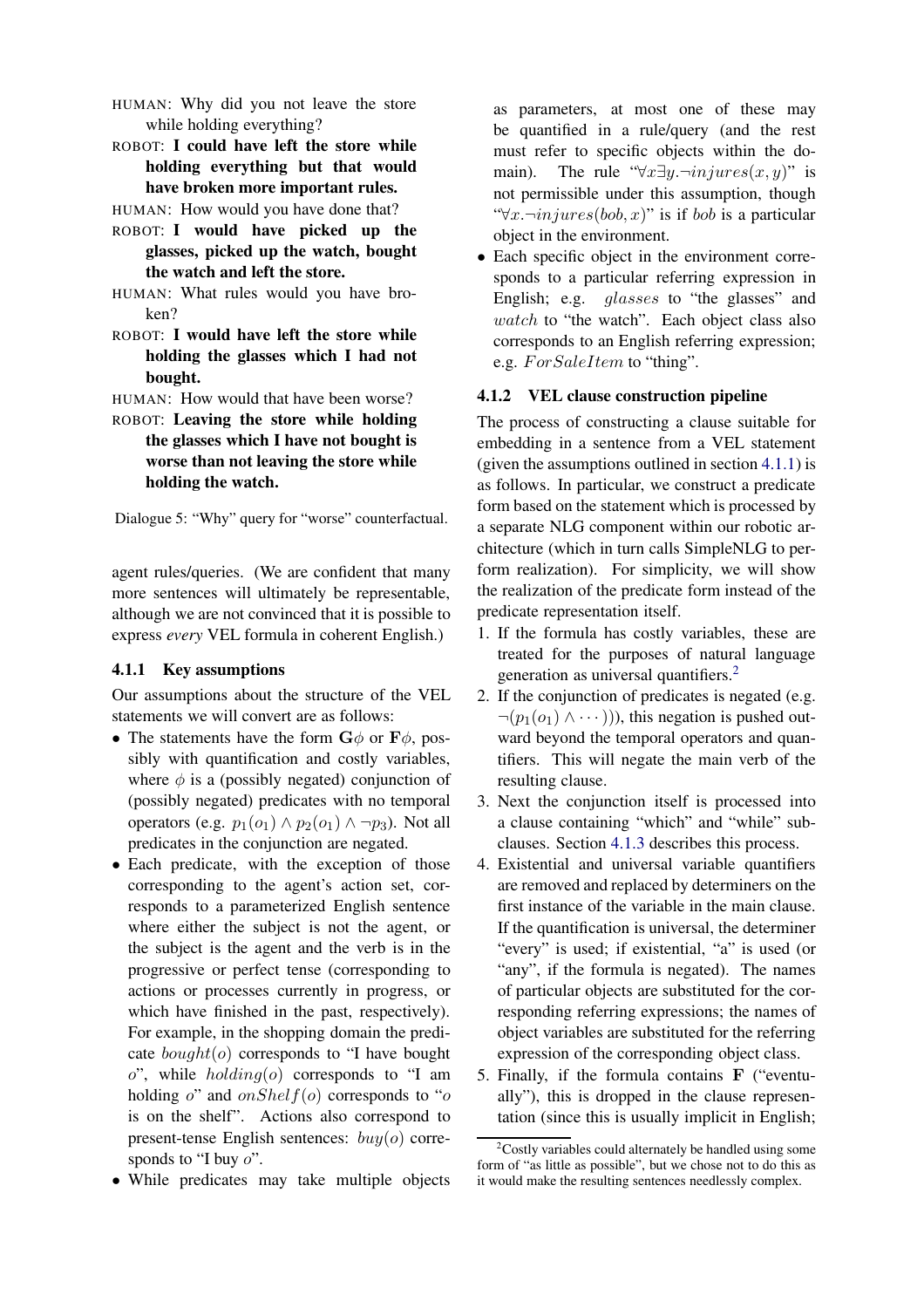e.g. "I did not buy the watch" generally means "I did not eventually buy the watch"). If the clause has a remaining negation  $(\neg)$ , the resulting clause is negated.

Figure [1](#page-6-1) outlines this process of constructing a clause from the agent's rule against shoplifting in the example domain.

#### <span id="page-5-0"></span>4.1.3 Processing a conjunction of predicates

Because processing a conjunction of (possibly negated) predicates is the most nonstraightforward part of our clause construction process, we now explain how this is done.

Throughout the process, we maintain the list of unused conjunction arguments unusedArgs; the algorithm is finished when this list is empty.

We first sort predicates on three criteria, in decreasing order of importance: (1) whether the predicate is negated (non-negated first); (2) whether the predicate corresponds to an action in the RMDP, or a sentence with the agent as subject and a verb in progressive (first) or perfect (second) tense, or whether the predicate does not feature the agent as subject; and (3) which objects and variables appear in the predicate (those without objects first; then those with variables; then those with specific objects). Sorting predicates in this order will help to ensure that the main verb of the resulting clause is as similar to an action the agent is performing as possible ("I leave the store while having bought" instead of "I have bought while leaving the store"), while minimizing the likelihood of a double negation in the sentence ("I do not *not* leave the store while holding..." ).

Once predicates are sorted in this order, the first predicate becomes the primary verb of the clause (and is removed from  $unusedArgs$ ). If this predicate has an object/variable as an argument, a "which" clause is constructed for that argument.<sup>[3](#page-5-1)</sup>

A "which" clause is built for an object/variable  $\sigma$  by isolating each predicate in unusedArgs which contains that object/variable as a parameter (if  $o$  is the name of a particular object, all predicates which also contain quantified object variables are excluded from this list: they will be handled in the "which" statement for that object variable). These are sorted in a slightly different order: predicates with the agent as subject ("agentsubject"), first perfect then progressive tense;

then those in which the object/variable is subject ("object-subject") and finally those with another subject entirely ("other-subject"). Within each of these classes, the corresponding sentences are conjoined by "and", and in the "object-subject" class the subject is elided. Then the individual "which" statements are conjoined by "and". Each predicate in the "which" statement is removed from  $unusedArgs.$  For example, if the main predicate is  $putdown(t)$  and the other arguments are  $\neg bound(t)$ ,  $\neg onShellf(t)$ , and  $holding(t)$ , the result is "put down t, which I have bought and I am holding and which is not on the shelf".

Once the first verb has been processed (and potentially modified with its "which" clause), remaining predicates are handled by adding "while" statements. If these have the agent as subject, the subject is elided and the verb conjugated into present participle form ("I leave the store while holding...").<sup>[4](#page-5-2)</sup> Predicates without the agent as subject are added in separate while clauses, joined by "and". For example, the clause *leave*  $\land$  *holding*(*glasses*)  $\land$  *bought*(*glasses*)  $\land$  $onShellf(watch)$  would correspond to the phrase "I leave the store while holding the glasses, which I have bought, and while the watch is on the shelf". Predicates handled in such a way are removed from *unusedArgs*, and again "which" clauses are constructed for them. Once *unusedArgs* is empty, the algorithm terminates.

## 4.2 Embedding VEL clauses into response templates

Listing rules, actions, or violations: When the user asks about the rules the agent follows or about the complete list of actions performed or rules violated by either the actual or the counterfactual trajectory, the response returned is a conjunction of the converted clauses using "and". In the case of rules, each such clause is modalized with "must" (and each rule for which the agent is not the subject of the clause is prefaced with "make sure that"); for actions or violations, the sentences are transformed into the past tense and (for the counterfactual trajectory) modalized with "would".

Rejecting the "why" premise: When responding to "why  $\phi$ ?" by asserting  $\neg \phi$  (perhaps with a variable binding ), the agent simply constructs the VEL clause corresponding to  $\neg \phi$  and converts it

<span id="page-5-1"></span> $3$ If the argument in question is a universally-quantified object variable, we swap "which" for "all of which" because "which" is not semantically accurate.

<span id="page-5-2"></span><sup>&</sup>lt;sup>4</sup>With perfect-tense predicates with the agent as subject the auxiliary 'have' is converted into participle form, e.g. "while having bought...".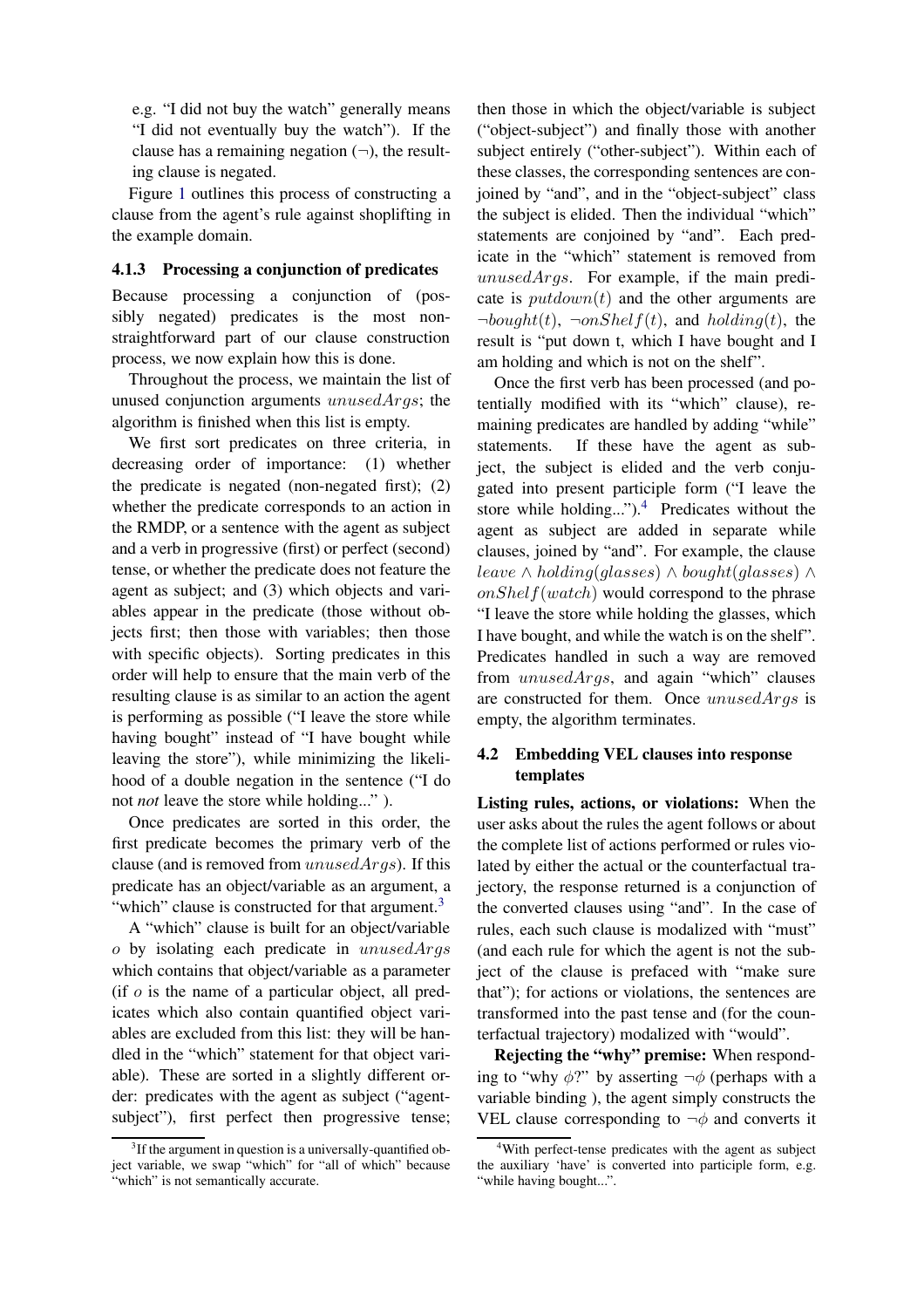<span id="page-6-1"></span>

| <b>Input:</b> $\langle o \rangle \cdot \mathbf{G} \neg (leave \wedge holding(o) \wedge \neg bought(o))$ |
|---------------------------------------------------------------------------------------------------------|
| Costly variables to universal quantification                                                            |
| $\forall o.\mathbf{G} \neg (leave \wedge holding(o) \wedge \neg bought(o))$                             |
| Push negation outward                                                                                   |
| $\neg(\exists t.\mathbf{F}(leave \wedge holding(o) \wedge \neg bought(o)))$                             |
| $\downarrow$ Process conjunction (see section 4.1.3)                                                    |
| $\neg \exists t$ . T eventually leave the store while holding t which I have not bought"                |
| Replace quantifiers with determiners; add ref. expressions                                              |
| $\neg$ "I eventually leave the store while holding any thing which I have not bought"                   |
| ↓ Drop "eventually" and apply outermost "¬" to clause                                                   |
| <b>Output:</b> "I do not leave the store while holding any thing which I have not bought"               |

Figure 1: Converting a VEL statement into an English clause.

into the past tense, e.g. "I did not  $\phi$ ".

Query cannot be false: When the response to "why  $\phi$ ?" is that it is not possible for it to be otherwise, the VEL clause is converted into infinitive form in a sentence of the form "it was impossible for (subject) (not?) to (VP-infinitive)".

Counterfactual explanations: When a counterfactual trajectory is constructed to explain "why  $\phi$ ?", the VEL clause for  $\neg \phi$  is computed. If this clause is negated (e.g. "I do not leave the store"), then the negation is removed, and the verb "avoid" added as an auxiliary, e.g. "I avoid leaving the store". Regardless, the clause is modalized with "could" and put into the past tense, and a canned subordinate clause is added depending on whether the real trajectory was preferable ("...but that would have violated more important rules") or equivalent ("...and that would not have broken more important rules").

Comparing real and counterfactual violations: When elaborating on the counterfactual explanation for "why  $\phi$ " by outputting a set of rules violated by the counterfactual trajectory sufficient to exceed the violation cost of the rules violated by the actual trajectory, each such rule is negated and converted into its corresponding VEL clause, each of which are converted into gerund form. The resulting sentence takes the form "X is worse than Y" where X is the set of counterfactual violations conjoined by "and", and Y is the set of actual violations, also conjoined by "and".

## <span id="page-6-0"></span>5 Evaluation

We conducted a preliminary evaluation to quantify the human attitudes towards our approach in terms of trust, mental model, and intelligibility of response.

We hypothesized that the explanations provided by our approach would provide better performance than both baselines in terms of mental model and trust, and better than the surface representation baseline in terms of intelligibility.

90 participants were recruited through Amazon Mechanical Turk; 1 participant's data was removed because of technical failure delivering transcripts. A total of 89 participants (Male: 54, Female: 32, Other: 2, No answer: 1) provided usable data. The mean age was 35.4 years (SD: 11.4).

## 5.1 Conditions

Each participant was shown 5 text transcripts of human-robot dialogue containing natural language explanations, one at a time. Each explanation was one of three conditions as described below. We further discuss these conditions in section [6.](#page-8-0)

In the content generation baseline the system produces a high-level statement indicating that it compared the outcome to other reasons, without fully explaining what alternatives it considered and how they would be worse (and with no attempt to translate the agent's norms). These sentences were hand-crafted by the authors. The purpose of this baseline is to test for any improvements that our content generation system produces. Dialogue [6](#page-7-0) is an example of this.

In the surface representation generation baseline the system produces explanations with the same content as our approach, but directly translating VEL formulas (without our surface representation) and inserting them into canned sentences. The purpose of this baseline is to test for any improvements that our surface generation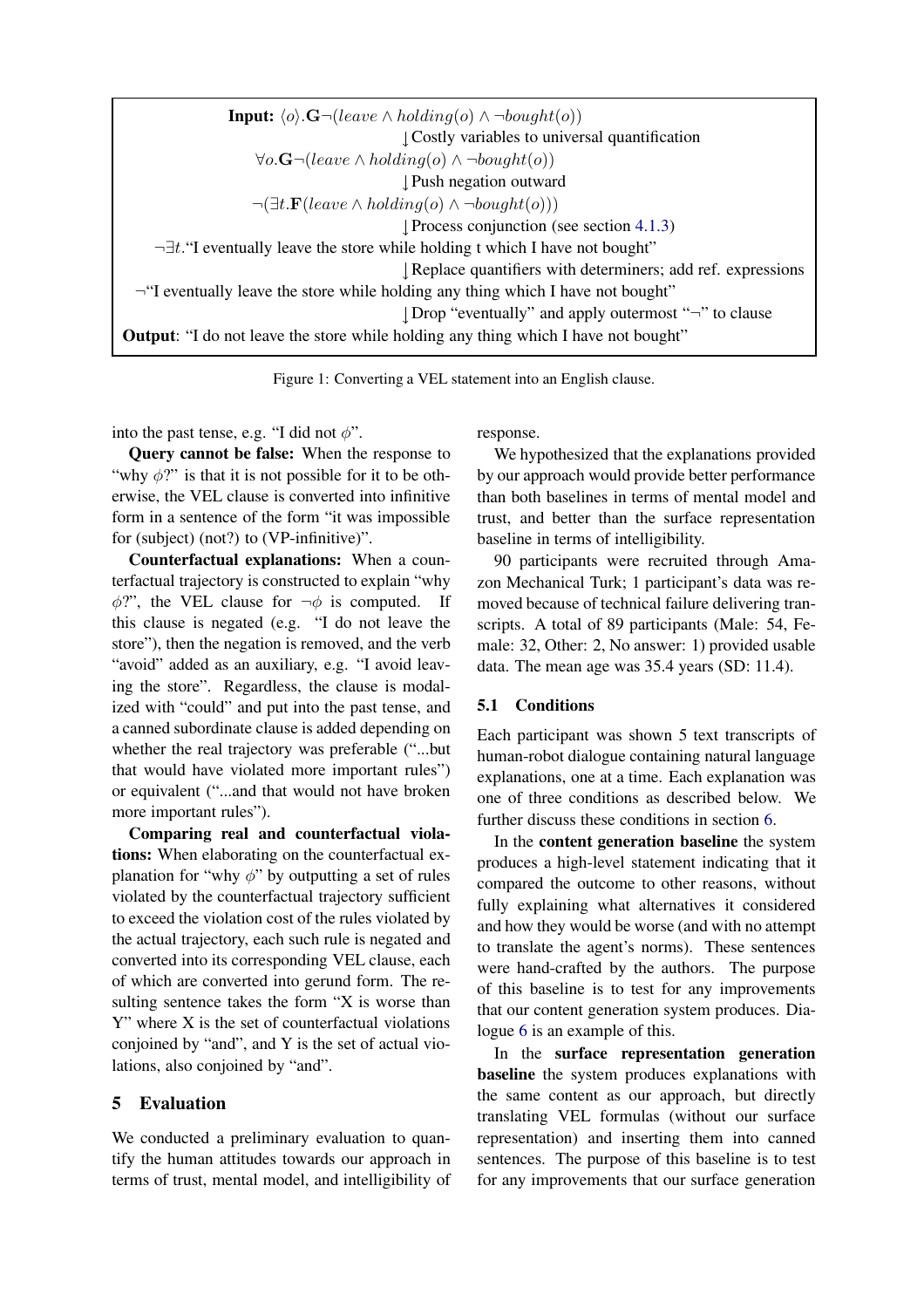system produces. Dialogue [7](#page-7-1) is an example of this.

Our experimental explanation baseline uses our content generation and surface generation approaches to provide a brief explanation subdialogue. Dialogues [1](#page-2-1) through [5](#page-4-1) give the dialogues appearing in this condition, where the Robot utterances are the actual output of our system.

## <span id="page-7-0"></span>HUMAN: Why didn't you buy any thing? ROBOT: The assumption of the question is false.

HUMAN: Why didn't you buy every thing? ROBOT: The alternative was impossible.

- HUMAN: Why did you buy the glasses?
- ROBOT: For no rule-related reason; the alternative would have broken no more important rules.
- HUMAN: Why did you not leave the store while holding every thing?
- ROBOT: The alternative would have broken more important rules.

Dialogue 6: Examples of Content Generation Baseline.

#### 5.2 Measures

Along with each dialogue interaction the subjects were prompted to provide three ratings on a 5 point Likert scale. In all three cases the labels of the Likert scale were: Strongly agree, Agree, Neutral, Disagree, Strongly disagree.

The first rating was designed to measure the intelligibility of the system giving the explanation. The wording of the explanation was: "I understand what the robot is trying to communicate."

The second rating was designed to measure the human subject's perceived mental model of the system giving the explanation. The wording of the explanation was: "I understand how the robot makes decisions."

The third rating was designed to measure the subject's **trust** in the system giving the explanation. The wording was: "I trust this robot's ability to obey norms in a principled way."

#### 5.3 Results

To investigate whether the type of explanations had an effect on people's comprehension of what the robot was trying to communicate (intelligibility), people's model of the robot's decision-

- <span id="page-7-1"></span>HUMAN: Why did you not leave the store while holding every thing?
- ROBOT: I could have made "For every thing, eventually leave the store and holding thing" false but that would have broken more important rules.

HUMAN: How would you have done that?

- ROBOT: I would pick up the glasses, pick up the watch, buy the watch, and leave the store.
- HUMAN: What rules would you have broken?
- ROBOT: I would have broken the rule "For every thing, always not leave the store and holding thing and not bought thing".
- HUMAN: How would that have been worse?
- ROBOT: Breaking the rule "always not leave the store and holding the glasses and not bought the glasses" is worse than breaking the rule "eventually leave the store and holding the watch".

Dialogue 7: Examples of Surface Representation Baseline.

making process (mental model) and how much the robot was trusted (trust) we conducted three oneway ANOVAs. For each model we used the following measures as dependent variables respectively: a) *intelligibility* b) *mental model* and c) *trust*. For all models we used *condition* (experimental, content and surface) as the independent variable. We found a main effect of condition on *intelligibility*,  $F(2, 86) = 14.26$ ,  $p < .001$ ,  $\eta_p^2$  = .25, pairwise comparisons revealing that people perceived explanations in the experimental condition as more intelligible than in both the surface  $(p < .001)$  and content  $(p < .001)$  conditions. The *condition* variable also significantly impacted people's formation of a *mental model*,  $F(2,86) = 16.82, p < .001, \eta_p^2 = .28$ , the experimental condition leading to better understanding (more agreement with the statement) than both the surface  $(p < .001)$  and content  $(p = .001)$  conditions. Finally, we found a main effect of *condition* on *trust*,  $F(2, 86) = 5.70$ ,  $p = .005$ ,  $\eta_p^2 = .12$ . Pairwise comparisons showed that the robot was trusted significantly more in the experimental condition than in the surface condition ( $p = .004$ ).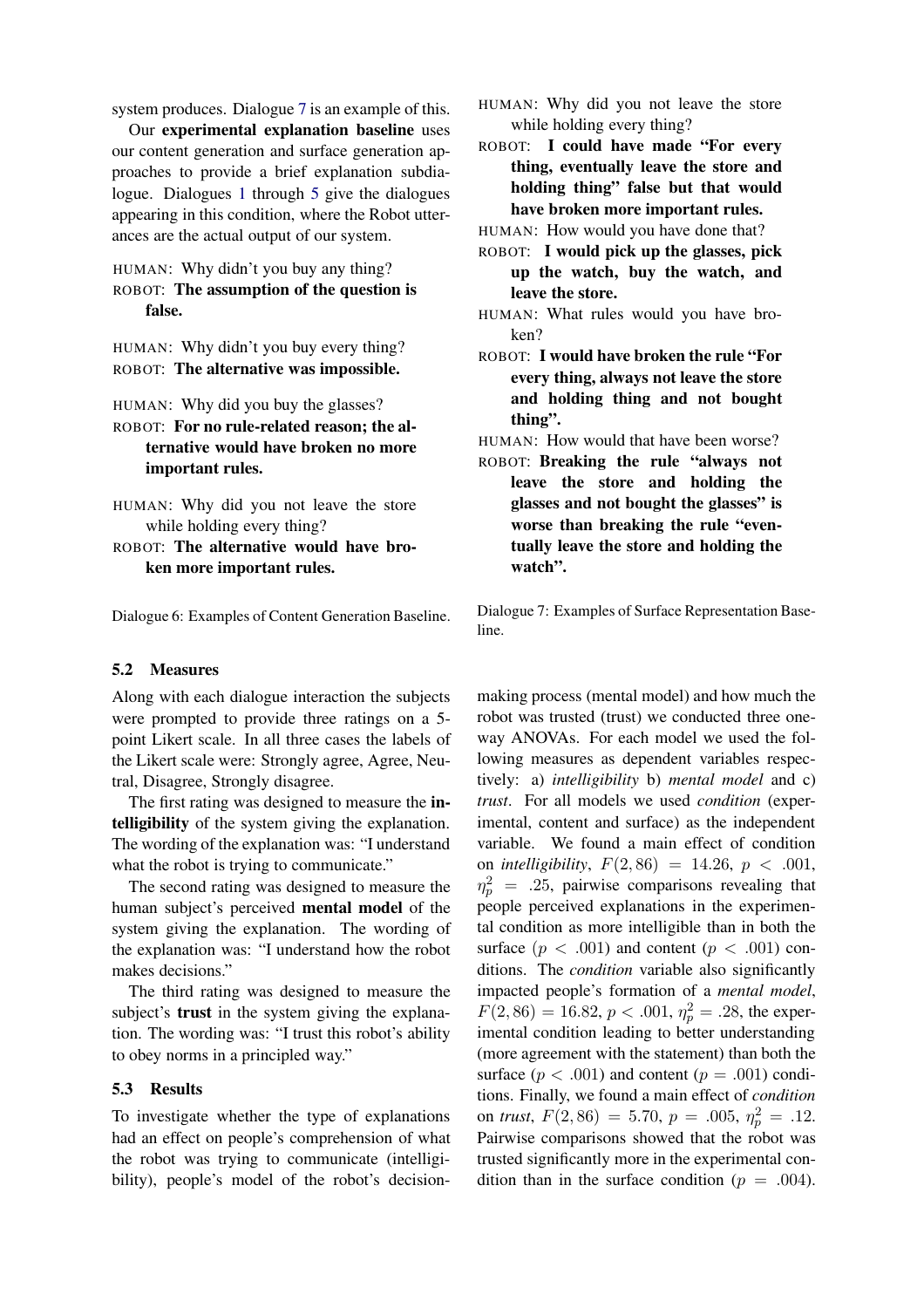The comparison between the experimental condition and the content condition with regards to trust approached significance but did not pass the 95% CI threshold ( $p = .060$ ). Throughout, we found no significant differences between the baseline conditions, surface and content.

#### <span id="page-8-0"></span>6 Discussion and Conclusion

In terms of content generation, our primary contribution is an algorithm that constructs explanations for the behavior of an agent governed by rules specified in violation enumeration language (VEL) acting in an RMDP. The system can answer queries about the rules themselves, how the observed trajectory violates these rules, and "why" queries which invite reasoning about counterfactual trajectories. Here the assumption that the environment is deterministic is restrictive. Introducing nondeterministic environments raises the possibility that not one but many counterfactual trajectories would need be generated in describing why an agent made a particular decision. Furthermore, how to construct reasonable explanations when a bad outcome occurs due to environmental stochasticity is a topic for empirical research.

From the perspective of generating surface representations, our contribution is in a method for constructing clauses corresponding to VEL statements, which we then embed into response sentence templates. One limitation is that we restrict the set of statements from which we can construct clauses to a small fragment of VEL. We note that the algorithmic (rule-based) approach we employ to translating VEL statements to English may require significant revision to be applicable to broader categories of statements. Relaxing a few of our assumptions (such as allowing disjunctions) is likely fairly straightforward; others (such as complex combinations of temporal operators) would be significantly more involved even if it is possible to express these sentences in a succinct way that humans can understand.

As mentioned in section [2.1,](#page-1-0) we chose the shopping robot domain for its simplicity rather than for realism. In principle, the system may operate on any RMDP and set of VEL norms that meet the assumptions set out in section [4.1.1.](#page-4-0) Nevertheless, implementing our approach on a physical robot operating in a real environment is a topic for future work.

The study confirmed our hypotheses that the ex-

planations provided by our approach would provide better performance than both baselines we selected in terms of mental model and trust, and better than the surface realization baseline in terms of intelligibility. Comparison to these provide some evidence for our approach's value in terms of both content generation and surface representation generation.

Our results corroborate [Lim et al.](#page-9-14) [\(2009](#page-9-14))'s finding that explanations increase trust. Our results also complement [Chiyah Garcia et al.](#page-9-5) [\(2018](#page-9-5))'s finding that mental models can in some cases increase the mental model of an agent: in their case by varying the soundness and completeness, and in our case through our approach to content generation and surface representation generation.

Our evaluation demonstrates that explaining behavior in terms of norms translated from VEL to English can facilitate trust and improve mental models versus naive methods for explaining the agent's behavior that (a) do not directly reference the agent's norms, or (b) translate those norms in the most naive possible way. We do not compare our approach to other approaches to constructing English text from formulae, e.g. in first-order logic [\(Kutlak and van Deemter,](#page-9-11) [2015](#page-9-11); [Flickinger](#page-9-15), [2016](#page-9-15)). These approaches solve a slightly different problem than our approach does, and would likely require significant adaptation to solve the problem of explaining norm-related agent decisions. Nevertheless, comparison with these methods (and with state-of-the-art deep learning methods such as in [Manome et al.,](#page-9-9) [2018](#page-9-9)) is a fruitful topic for future work.

By enabling agents to craft natural language explanations of behavior governed by temporal logic rules, our approach provides an early step towards systems which can not only explain their behavior, but also engage in model reconciliation [\(Chakraborti et al.](#page-9-16), [2019](#page-9-16)), updating their understanding of both the rules and their relative importance and the dynamics of the environment by interacting with human users while informing those users about the way the system operates.

## 7 Acknowledgements

This project was supported in part by ONR MURI grant N00014-16-1-2278 and NSF IIS grant 1723963.